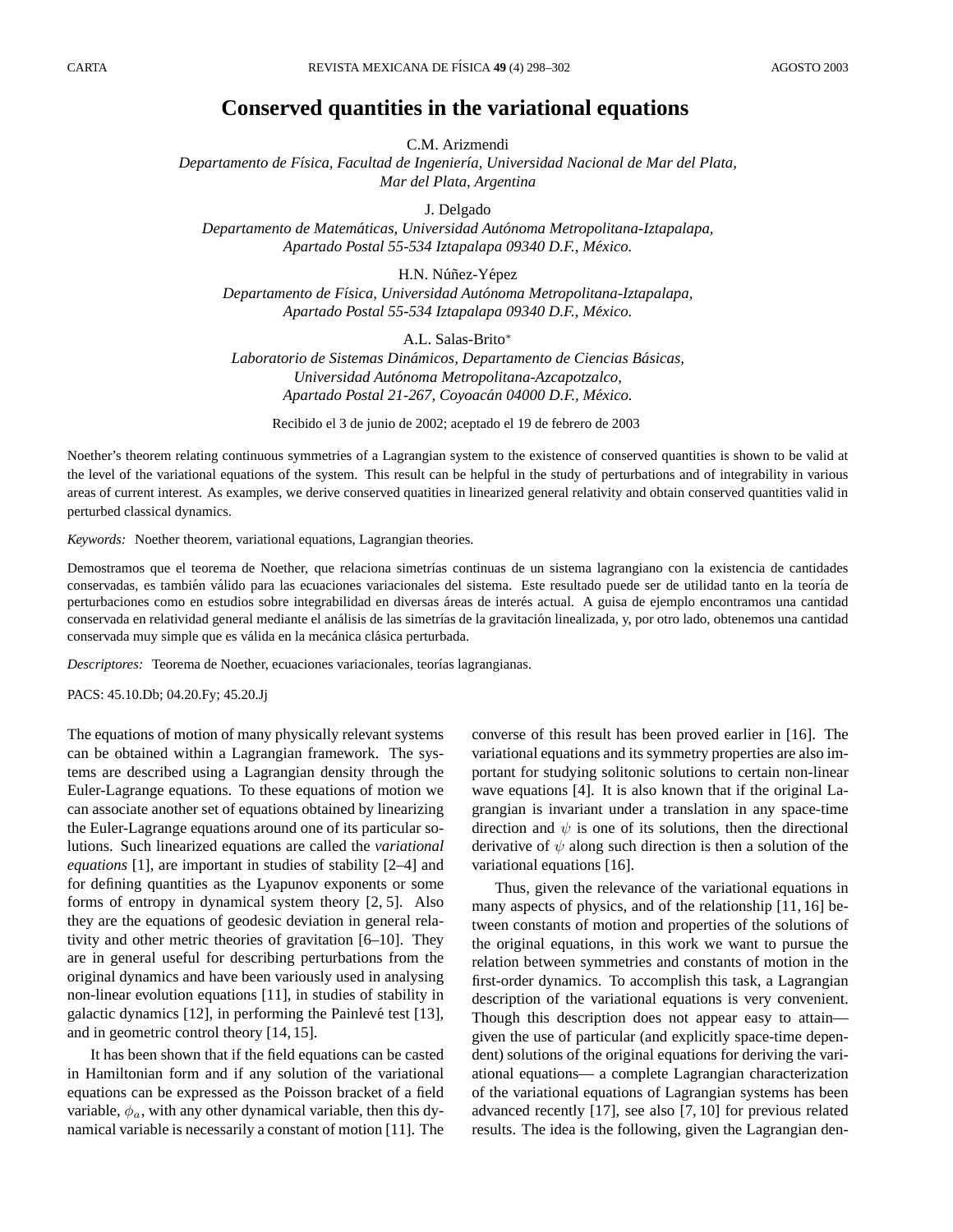sity associated with a system, L, a new density needs to be defined  $[14, 17]$  as

$$
\gamma = \frac{\partial L}{\partial \phi^a} \epsilon^a + \frac{\partial L}{\partial \phi^a_{,\mu}} \epsilon^a_{,\mu},\tag{1}
$$

where the  $\epsilon^a$  and the  $\epsilon^a_{,\mu}$  correspond, respectively, to deviations from the original field variables and to their space-time derivatives. These deviations are assumed to connect two nearby solutions of the original Euler-Lagrange equations. In (1), as in all of the paper, the summation convention is implied, we also use  $\psi_{,\mu} \equiv \partial \psi / \partial x^{\mu}$ , Latin indices correspond to internal variables, and Greek indices to space-time coordinates:  $x^{\mu}$ ,  $\mu = 0, \ldots, 3$ . From a strictly mathematical viewpoint the density  $\gamma$  can be interpreted as the prolongation of  $L$  [14].

Using the density  $\gamma$  we can further define an alternative action functional as

$$
\Sigma = \int_{\Omega} \gamma(\phi^a, \epsilon^a, \phi^a_{,\mu}, \epsilon^a_{,\mu}) d^4x, \tag{2}
$$

where  $\Omega$  is an appropriate space-time region. This action is fundamental for our formulation.

The extremalization of (2) gives [17] both the Euler-Lagrange equations,

$$
\left(\frac{\partial L}{\partial \phi^a_{,\mu}}\right)_{,\mu} - \frac{\partial L}{\partial \phi^a} = 0,\tag{3}
$$

and the associated variational equations,

$$
\left(\frac{\partial^2 L}{\partial \phi^a_{,\mu} \partial \phi^b_{,\nu}}\right) \epsilon^b_{,\mu\nu} + \left[ \left(\frac{\partial^2 L}{\partial \phi^a_{,\mu} \partial \phi^b_{,\nu}}\right)_{,\mu} + \frac{\partial^2 L}{\partial \phi^a_{,\nu} \partial \phi^b} - \frac{\partial^2 L}{\partial \phi^b_{,\nu} \partial \phi^a} \right] \epsilon^b_{,\nu} + \left[ \left(\frac{\partial^2 L}{\partial \phi^a_{,\mu} \phi^b}\right)_{,\mu} - \frac{\partial^2 L}{\partial \phi^a \partial \phi^b} \right] \epsilon^b = 0. \tag{4}
$$

In the form given above, the variational equations do not have to be regarded as explicitly dependent on the space-time coordinates unless the original Lagrangian density  $L$  is so from the start. This property, shared by the function  $\gamma$ , is analogous to what occurs with the Lagrangian density  $L$  itself, which is not considered space-time dependent despite being an explicit function of the fields  $\phi^a(x)$  which, in principle, also depend on  $x^{\mu}$ . The form (4) of the variational equations and their origin from (2) is closely connected with properties of the Jacobi equation of interest for the study of geodesics in Riemannian manifolds and gives a way for deriving the associated curvature tensor from a variational formulation [2, 18]. It should be clear that  $\gamma$  plays the role of a new form of the density associated with the system. From the existence of the action (2) it can be easily proved that  $\gamma$  is invariant under arbitrary point transformations on its configuration manifold comprised by the  $\phi^a$ , the  $\epsilon^a$ , and their spacetime derivatives [14, 17]. The function  $\gamma$  thus describes both the system and its variational equations.

To establish the connection between symmetries and conservation laws in the variational equations, let us consider a prolonged Lagrangian density  $\gamma$  and assume it invariant (or quasi-invariant, but in what follows we use invariant for short) under the following continuous group of transformations

$$
\bar{\phi}^a = F^a_{\bar{\phi}}(x^\mu, \phi^a, \epsilon^a, w^s),\tag{5}
$$

$$
\bar{\epsilon}^{\mu} = F_{\bar{\epsilon}}^{\mu}(x^{\mu}, \phi^a, \epsilon^a, w^s), \tag{6}
$$

$$
\bar{x}^{\mu} = F_{\bar{x}}^{\mu}(x^{\mu}, \phi^a, \epsilon^a, w^s), \tag{7}
$$

where the  $w^s$  are the r parameters of the group, defined in such a way that the transformation reduces to the identity when all the  $w^s$  vanish. The infinitesimal generators of

the transformation group  $(5)$  are thus

$$
\zeta_s^a = \left(\frac{\partial F_{\bar{\phi}}^a}{\partial w^s}\right)_{w^s=0}, \qquad \eta_s^a = \left(\frac{\partial F_{\bar{\epsilon}}^a}{\partial w^s}\right)_{w^s=0},
$$

$$
\xi_s^\mu = \left(\frac{\partial F_x^\mu}{\partial w^s}\right)_{w^s=0}.
$$
(8)

If the set of transformations  $(5-7)$  [or  $(8)$ ] is a symmetry of  $\gamma$ , it could stem directly from a symmetry of the original Lagrangian L and, in this case, we could have  $F_{\bar{\phi}}^a = F_{\bar{\epsilon}}^{\mu}$ . But it is also possible that this will not be the case, for the symmetries of  $\gamma$  are expected to be larger than those of  $L$  —as can be simply ascertained by thinking about the possible transformations that leave (3) and (4) unchanged. Our examples below show simple instances of such case.

That the transformation group (5) be a symmetry of  $\gamma$ , means that the action  $\Sigma$  (Eq. 2) remains invariant under the transformations generated by the group. A necessary and sufficient condition for this to be true is that

$$
\gamma\left(\bar{\phi}^a, \frac{\partial\bar{\phi}^a}{\partial\bar{x}^\mu}, \bar{x}^\mu\right)D = \gamma(\phi^a, \frac{\partial\phi^a}{\partial x^\mu}, x^\mu),\tag{9}
$$

where  $D = \det (\partial \bar{x}^{\mu}/\partial x^{\nu})$  is the Jacobian determinant of the transformation. Eq. (9) is the fundamental equation allowing us to explicitly write the relationship between the generators of the continuous symmetries of  $\gamma$  and the conserved quantities in the variational equations [19].

To see how the extension can be accomplished, differentiate partially this equality (9) with respect to  $w^s$ , noting that the right hand side is independent of such parameters, and evaluate in  $w^s = 0$  after the differentiation. After some manipulations this yields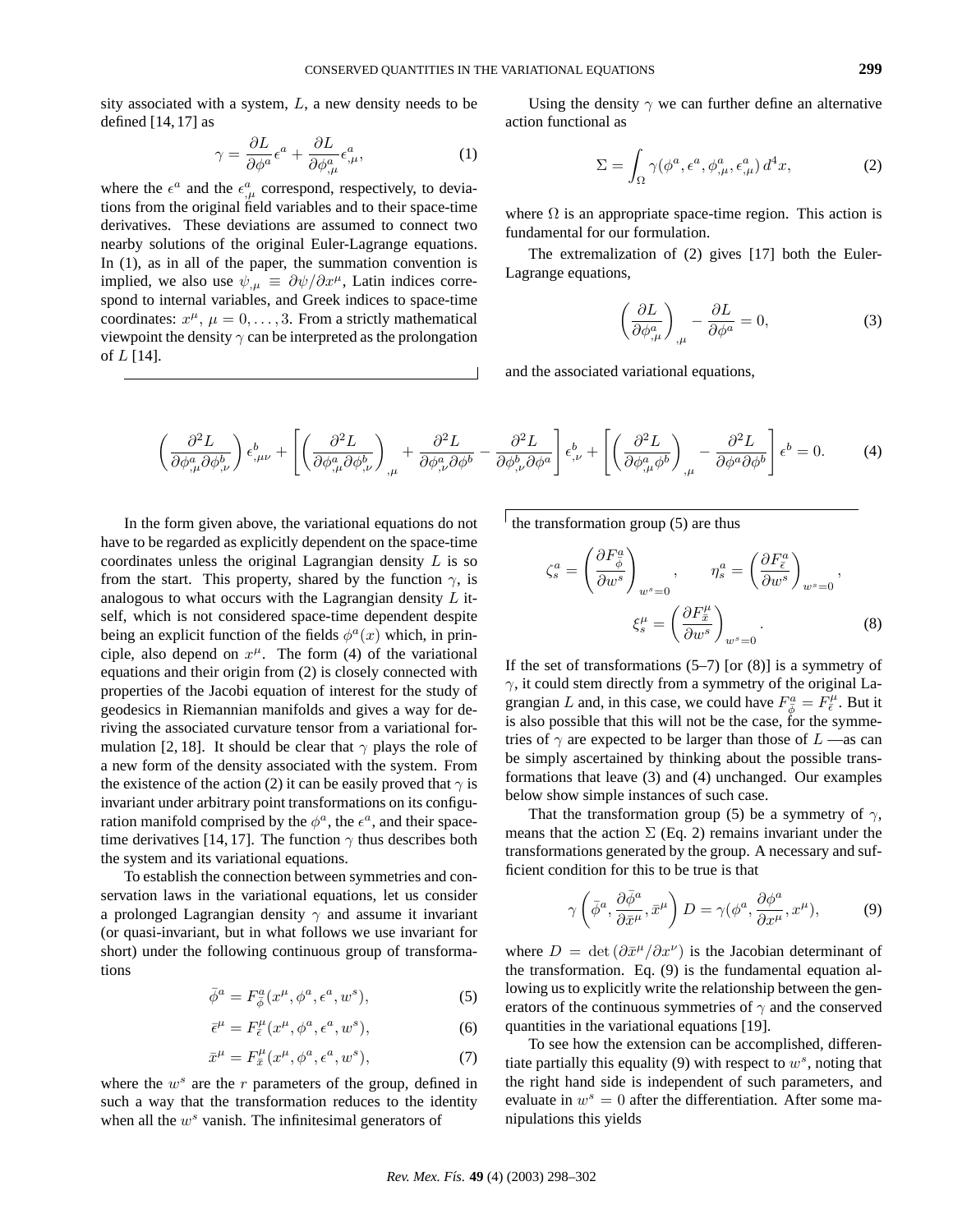$$
\left[\gamma \xi_s^{\mu} + \frac{\partial \gamma}{\partial \phi_{,\mu}^a} \left(\zeta_s^a - \phi_{,\nu}^a \xi_s^{\nu}\right) + \frac{\partial \gamma}{\partial \epsilon_{,\mu}^a} \left(\eta_s^a - \epsilon_{,\nu}^a \xi_s^{\nu}\right)\right]_{,\mu} + \left[\frac{\partial \gamma}{\partial \phi^a} - \left(\frac{\partial \gamma}{\partial \phi_{,\mu}^a}\right)_{,\mu}\right] \left(\zeta_s^a - \phi_{,\nu}^a \xi_s^{\nu}\right) + \left[\frac{\partial \gamma}{\partial \epsilon_a^a} - \left(\frac{\partial \gamma}{\partial \epsilon_{,\mu}^a}\right)_{,\mu}\right] \left(\eta_s^a - \epsilon_{,\nu}^a \xi_s^{\nu}\right) = 0. \quad (10)
$$

Finally, use the equations of motion [Eqs. (3) and (4)] to obtain

$$
\frac{\partial \tau_s^{\mu}}{\partial x^{\mu}} = 0, \tag{11}
$$

where the divergenceless tensor  $\tau_s^{\mu}$  is defined by

$$
\tau_s^{\mu} = \gamma \xi_s^{\mu} + \frac{\partial \gamma}{\partial \phi_{,\mu}^a} \left( \zeta_s^a - \phi_{,\nu}^a \xi_s^{\nu} \right) + \frac{\partial \gamma}{\partial \epsilon_{,\mu}^a} \left( \eta_s^a - \epsilon_{,\nu}^a \xi_s^{\nu} \right). \tag{12}
$$

This is the conserved tensor associated with the variational equations. It is to be noted that this result can be regarded as the Noether's theorem for the variational equations —that can be checked following the steps for the demonstration of Noether's theorem that can be found in many places, for example in Ref. 19. The conservation of  $\tau$  (12) was to be expected since  $\gamma$  is indeed a Lagrangian function on its own. The conserved quantities are simply related to the infinitesimal generators (8) of the symmetry group of the variational equations, as Eq. (12) explicitly shows.

To give examples of the usefulness of this result, we next derive (in admittedly simplistic instances) conserved quantities starting from well-known Lagrangian symmetries. Example 1. Let us consider the Lagrangian density

$$
L = \frac{1}{2} R^{a\mu b\nu} x_{a,\mu} x_{b,\nu},
$$
\n(13)

where  $R^{a\mu b\nu} = R^{b\nu a\mu}$  is the Riemann tensor.

This Lagrangian (13) describes Einstein equations in a vacuum. The density  $\gamma$  associated with (13) is

$$
\gamma = \frac{1}{2} \left( R^{a\mu b\nu} \right)_{,\rho} \epsilon^{\rho} x_{a,\mu} x_{b,\nu} + R^{a\mu b\nu} x_{a,\mu} \epsilon_{b,\nu}; \qquad (14)
$$

in this case  $\gamma$  describes linearized gravitation in a vacuum. Taking into consideration the properties of  $R^{a\mu b\nu}$ , it is not difficult to realize that  $\gamma$  is invariant under the one parameter group of transformations

$$
\bar{x}^{\mu} = x^{\mu} + x^{\mu} w, \quad \text{and} \quad \bar{\epsilon}^{\mu} = \epsilon^{\mu}, \tag{15}
$$

the infinitesimal generators are thus  $\xi = 0$ ,  $\zeta^{\mu} = x^{\mu}$ , and  $\eta^{\mu} = 0$ . With the symmetries and the infinitesimal generators established, the extended Noether's theorem predicts that the quantity

$$
\tau^{\mu} = \frac{\partial \gamma}{\partial x_{,\mu}^{a}} \zeta^{a}
$$
  
=  $(R^{a\mu b\nu})_{,c} \epsilon_{c} x_{b,\nu} x_{a} + R^{a\mu b\nu} \epsilon_{b,\nu} x_{a}$  (16)

$$
=R^{a\mu b\nu}\epsilon_{b,\nu}\,x_a\tag{17}
$$

is divergenceless and hence generates a conserved quantity. This is a rather useful tensor that was employed (and had to be evaluated using direct calculations) in Ref. 20 to calculate the conserved quantities of Newman and Penrose. Notice also that this  $\tau^{\mu}$  is a conserved quantity in any vacuum spacetime in General Relativity. We have thus managed to derive using our result (12) one of the results in Ref 7. Moreover,  $\gamma$  can be also shown to be invariant under the one parameter group of transformations

$$
\bar{x}^{\mu} = x^{\mu}, \quad \text{and} \quad \bar{\epsilon}^{\mu} = \epsilon^{\mu} + \epsilon^{\mu} w, \tag{18}
$$

with the infinitesimal generators  $\xi = 0$ ,  $\zeta^{\mu} = 0$ , and  $\eta^{\mu} = \epsilon^{\mu}$ . In this case (12) leads directly to the divergence less tensor

$$
\theta^{\mu} = \frac{\partial \gamma}{\partial \epsilon_{,\mu}^{a}} \eta^{a}
$$

$$
= R^{a\mu b\nu} \epsilon_{a} x_{b,\nu}, \qquad (19)
$$

which due to the symmetry properties of  $R^{a\mu b\nu}$ , happens to identically vanish. Nevertheless, we have illustrated in a simple instance that the symmetries of  $\gamma$  can be larger than those of L. It should be noticed that the 'extended' symmetry [Eqs. (18)] is the original symmetry of the Lagrangian just applied to the perturbation variables. We must point out also that the idea for this example is taken from [7] where it is used to relate symmetry transformations to the existence of divergence less quantities in a first-order approximation to Einstein theory.

There are other potential uses of our main result (11) in general relativity and in other field theories. For example, for investigating perturbations to known metrics [21] and to contribute to the study of certain angular momentum ambiguities of recent interest [22]. The excellent review [23] discusses some other contemporary uses of perturbation methods in cosmological models in the context of general relativity.

Example 2. Our result can be also profitably applied to particle mechanics by a simple reinterpretation of the symbols used in Eq. (12) and the replacement of the four spacetime parameters  $x^a$  by the time t. To give a simple example, let us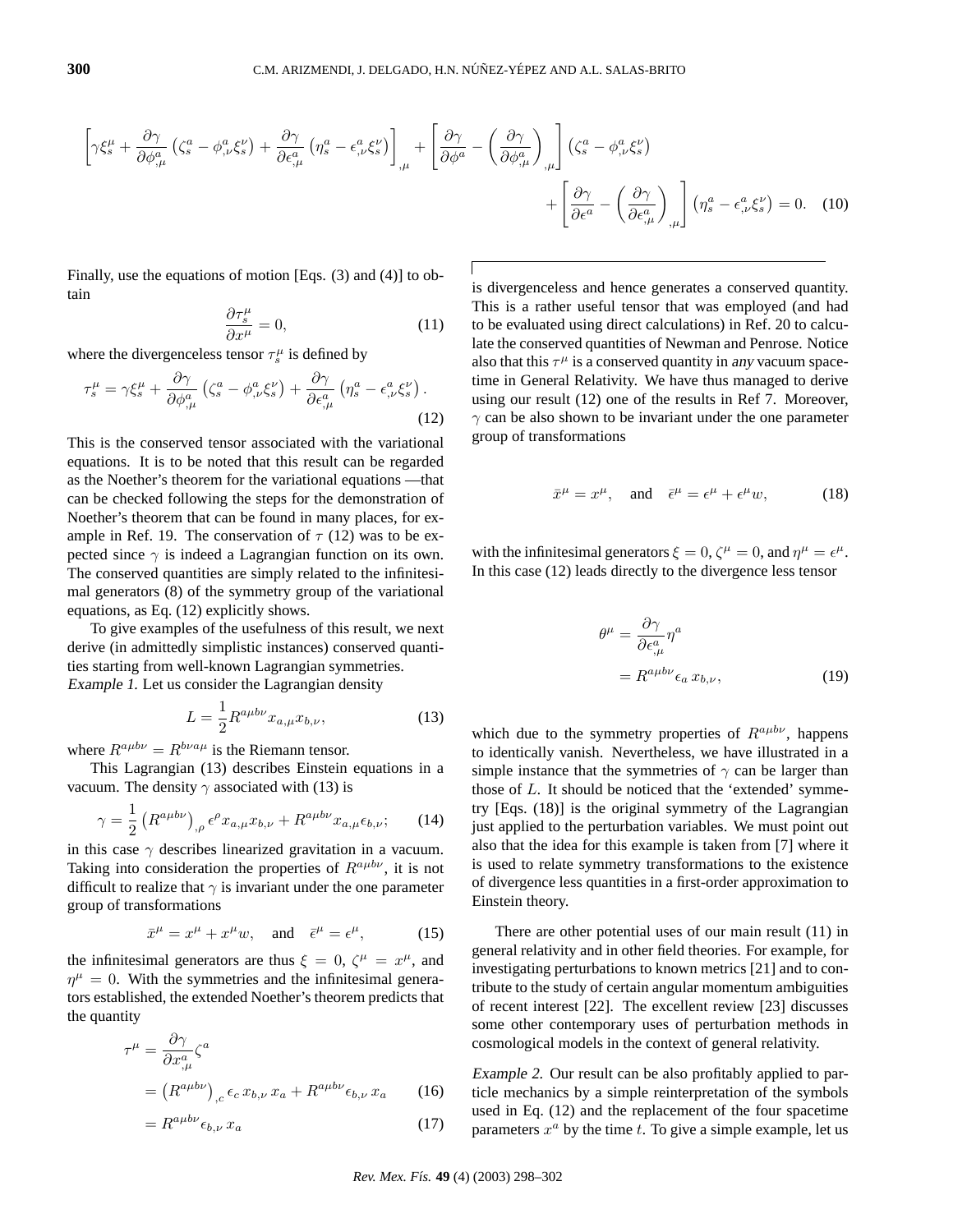consider a Lagrangian function describing a system of particles in which one of the coordinates is ignorable. In this case, the original Lagrangian and the function  $\gamma$  can be written as

$$
L = \frac{1}{2}m_{ab}\dot{q}^a\dot{q}^b - U(q),
$$
 (20)

$$
\gamma = m_{ab}\dot{q}^a \dot{\epsilon}^b - \frac{\partial U}{\partial q^a} \epsilon^a,\tag{21}
$$

where  $m_{ab}$  is a symmetric 'mass' matrix formed by the second derivatives of the system's kinetic energy respect to the generalized velocities  $\dot{q}^a$ , and  $U(q)$  is its potential energy function. For the purposes of the example we are assuming that  $m_{ab}$  does not depend on the generalized coordinates  $q^a$ , but this is of no important for the argument —it just simplifies a little the form of the associated conserved quantity. The invariance under translations in the, let us say,  $q<sup>A</sup>$  direction (*i. e.* the transformation is  $\overline{q}^A = q^A + w$ ,  $\overline{\epsilon}^A = \epsilon^A + w$ , the rest of the coordinates and velocities remain unchanged) can be associated with the infinitesimal generators  $\xi = 0$  and  $\zeta^A = \eta^A = 1$ , and so using (12) we can obtain that

$$
\pi_A = \frac{\partial \gamma}{\partial \dot{\epsilon}^A} + \frac{\partial \gamma}{\partial \dot{q}^A}
$$

$$
= p_A + \frac{\partial \gamma}{\partial \dot{q}^A},
$$
(22)

is a constant of motion in the variational equations of the system, where  $p_A = \partial L / \partial \dot{q}_A$  is the momentum conjugate to the coordinate  $q^A$ . In fact, using the obvious invariance of (20) under the space translation  $\bar{q}^A = q^A + w$ , and  $\bar{\epsilon}^A = \epsilon^A + w$ , which corresponds to the infinitesimal generators  $\zeta^A = 1$ ,  $\eta^A = 1$ , and  $\xi = 0$ , we can directly prove that the term

$$
\frac{\partial \gamma}{\partial \dot{q}^A} \tag{23}
$$

appearing in Eq. (22), is, as it should be, a constant of motion on its own. These results are direct and simple examples of conserved quantities which may be important (in more complex instances) in the analysis of classical perturbation methods with astronomical interest [24].

To summarize, we have established a form of Noether's theorem that encompasses the variational equations and have illustrated its use with direct examples. The conserved quantities encountered can be useful in perturbation theory as our formalism can be regarded as a starting point for studying perturbations in all kind of Lagrangian problems. Moreover, if we take into consideration the Lagrangian foundations of the path integral approach our formalism could be useful in approaching approximate schemes in quantum field theory [25]. We also consider it as possibly important for studying properties of solitonic solutions in nonlinear equations [4]. Besides, the formalism could have some bearings to modern mathematical developments in Lagrangian field theories [26].

## **Acknowledgments**

This work was partially supported by the Universidad Nacional Autónoma de México under a PAPIIT-IN grant. We thank D. C. Robinson (King's College, London), R. Sussman (ICN-UNAM) and R. P. Martínez-y-Romero (FC-UNAM) for their helpful remarks or suggestions. We also thank H. Schwartzi, P. M. Zura and all her gang for lots of cheerful enthusiasm. A.L.S.-B. acknowledges the hospitality of the Department of Physics of Emory University where parts of this work were carried out. This work is dedicated to the loving memory of F. C. Bonito (1987–2002).

- ∗. Corresponding author
- 1. E.T. Whittaker, *A Treatise on the Analytical Dynamics of Particles and Rigid Bodies* (Cambridge University Press, Cambridge, 1937) sect. 112
- 2. V.I. Arnold, *Mathematical Methods of Classical Mechanics* (Springer-Verlag, New York, 1978) Appendix 1.
- 3. C. Lanczos, *The Variational Principles of Mechanics* (University of Toronto Press, Toronto, 1970).
- 4. Y. Matsuno, *Phys. Lett. A* **285** (2001) 286; R.S. Johnson, *A Modern Introduction to the Mathematical Theory of Water Waves* (Cambridge University Press, Cambridge, 1997).
- 5. E.A. Jackson, *Perspectives on Nonlinear Dynamics* Vol. I (Cambridge University Press, Cambridge, 1989).
- 6. Ch.W. Misner, K.S. Thorne, and J.A. Wheeler, *Gravitation* (Freeman, New York, 1973).
- 7. D.C. Robinson, *Math. Proc. Camb. Phil. Soc.* **78** (1975) 351 (and personal communication).
- 8. R. Carretero-González, H.N. Núñez-Yépez, and A.L. Salas-Brito, *Phys. Lett. A* **188** (1994) 48.
- 9. R.A. Sussman, *J. Math. Phys.* **29** (1988) 945; R.A. Sussman and L. García-Trujillo, *Class. Quantum Grav.* **19** (2002) 2897.
- 10. A.H. Taub, *Comm. Math. Phys.* **15** (1969) 235.
- 11. K.M. Case, *Phys. Rev. Lett.* **55** (1985) 445.
- 12. S. Chandrasekhar, *Principles of Stellar Dynamics* (University of Chicago Press, Chicago, 1942) Appendix 2.
- 13. W.-H. Steeb, *Nonlinear Evolution Equations and the Painleve´ Test* (World Scientific, Singapore, 1988) especially sections 1.3–1.6.
- 14. H.N. Núñez-Yépez, J. Delgado, and A.L. Salas-Brito, in A. Anzaldo-Meneses, B. Bonnard, J. P. Gauthier and F. Monroy-Pérez (Eds.) Contemporary Trends in Geometric Control The*ory and its Applications* (World Scientific, Singapore, 2002) p. 405.
- 15. V. Jurdjevic, *Geometric Control Theory*, (Cambridge University Press, New York, 1997) Ch. 11.